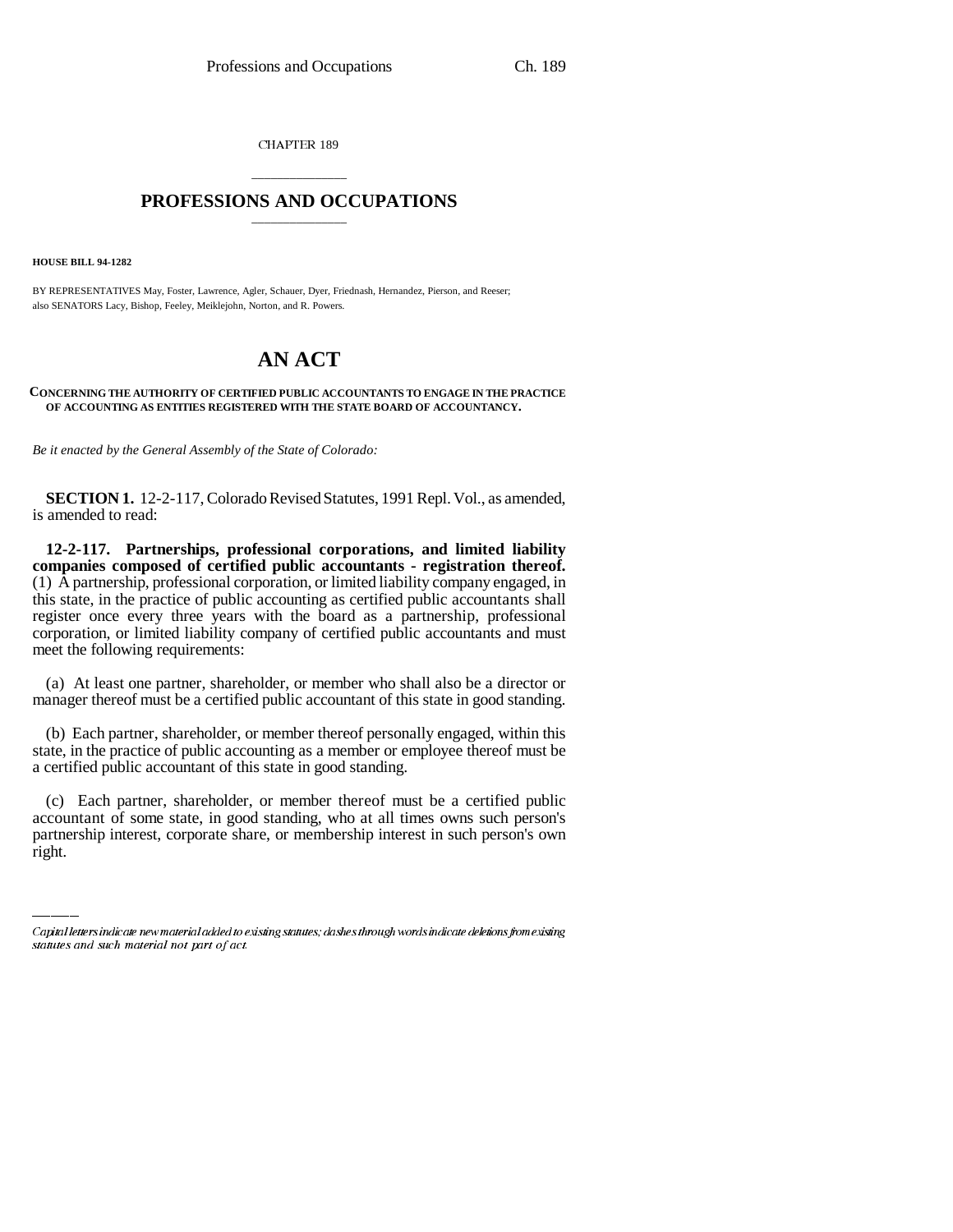Ch. 189 Professions and Occupations

(d) Repealed, L. 90, p. 757, § 30, effective July 1, 1990.

(e) Each resident manager in charge of an office of the partnership, professional corporation, or limited liability company in this state must be a certified public accountant of this state in good standing.

### (f) The partnership must be a general partnership.

(2) (a) Application for such registration must be made upon the affidavit of a partner of such partnership, of a shareholder of such professional corporation, or of a member of such limited liability company who is a certified public accountant of this state in good standing and must provide the names and addresses of the persons who are practicing public accounting for the partnership, professional corporation, or limited liability company and any other information the board may reasonably request. To cover the board's administrative costs, such application shall be accompanied by a registration fee, the amount of which shall be set by the board.

(b) The board shall in each case determine whether the applicant is eligible for registration. A partnership, professional corporation, or limited liability company which is so registered may use the words "certified public accountants" or the abbreviation "C.P.A.'s" in connection with its partnership, professional corporation, or limited liability company name. Notification shall be given the board within one month after the admission to or withdrawal of a partner from any partnership so registered, or after any change in shareholders of any such corporation, or after any change in members of any such limited liability company.

(3) The corporation must be in compliance with the "COLORADO BUSINESS CORPORATION ACT", ARTICLES 101 TO 117 OF TITLE 7, C.R.S., AND, TO THE EXTENT APPLICABLE UNDER SECTION 7-117-103, C.R.S., WITH THE "Colorado Corporation Code", articles 1 to 10 of title 7, C.R.S. The limited liability company must be in compliance with the "Colorado Limited Liability Company Act", article 80 of title 7, C.R.S. THE ORGANIZING DOCUMENTS OF ANY PARTNERSHIP, the articles of incorporation of any such corporation, or the articles of organization of any such limited liability company shall contain provisions complying with the following requirements:

(a) The PARTNERSHIP, corporation, or limited liability company shall be organized solely for the purpose of practicing accountancy and such other activities as may from time to time be specifically found by the board to be activities suitable and proper to be performed by certified public accountants only through or under the supervision of at least one person who holds a certificate to practice public accounting as a certified public accountant.

(b) EACH PARTNER WHO IS PERSONALLY ENGAGED WITHIN THIS STATE IN THE PRACTICE OF PUBLIC ACCOUNTING SHALL BE A CERTIFIED PUBLIC ACCOUNTANT OF THIS STATE IN GOOD STANDING, AND EACH PARTNER NOT PERSONALLY ENGAGED WITHIN THIS STATE IN THE PRACTICE OF PUBLIC ACCOUNTING SHALL BE A CERTIFIED PUBLIC ACCOUNTANT OF SOME STATE IN GOOD STANDING. The president of any such corporation shall be a shareholder and a director and one or more of such directors shall be certified public accountants of this state in good standing. The manager or managers of any such limited liability company shall be a member or members and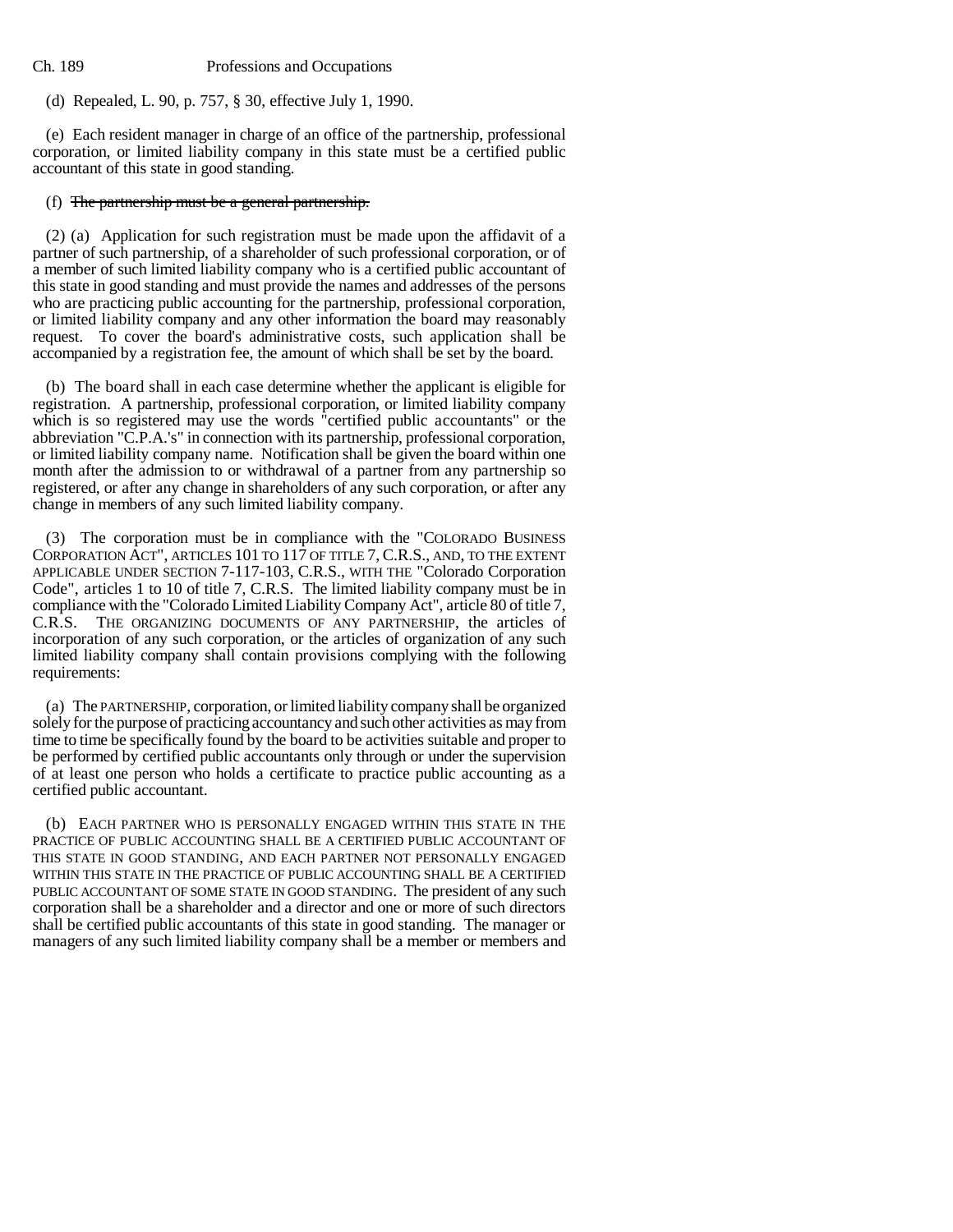one or more of such managers shall be certified public accountants of this state in good standing. Lay directors and officers and managers shall not exercise any authority whatsoever over professional matters.

(c) All shareholders of the corporation, or members of the limited liability company shall be jointly and severally liable for all acts, errors, and omissions of the employees of the corporation, or limited liability company, or all ALL PARTNERS, shareholders of the corporation, or members of the limited liability company shall be jointly and severally liable for all acts, errors, and omissions of the employees of the PARTNERSHIP, corporation, or limited liability company except during periods of time when the PARTNERSHIP, corporation, or limited liability company maintains in good standing professional liability insurance which meets the following minimum standards:

(I) The insurance shall insure the PARTNERSHIP, corporation, or limited liability company against liability imposed upon the PARTNERSHIP, corporation, or limited liability company by law for damages resulting from any claim made against the PARTNERSHIP, corporation, or limited liability company arising out of the performance of professional services for others by those employees of the PARTNERSHIP, corporation, or limited liability company who hold certificates to practice public accounting as certified public accountants.

(II) Such policies shall insure the PARTNERSHIP, corporation, or limited liability company against liability imposed upon it by law for damages arising out of the acts, errors, and omissions of all other employees.

(III) The insurance shall be in an amount for each claim of at least fifty thousand dollars multiplied by the number of certified public accountants employed by or members of the PARTNERSHIP, corporation, or limited liability company within this state, and the policy may provide for an aggregate top limit of liability per year for all claims of one hundred fifty thousand dollars also multiplied by the number of certified public accountants employed by or members of the PARTNERSHIP, corporation, or limited liability company within this state; except that no firm shall be required to carry insurance in excess of three hundred thousand dollars for each claim with an aggregate top limit of liability for all claims during the year of one million dollars and except that the board, in the public interest, may adopt regulations increasing the minimum amounts of insurance coverage required by this subsection (3).

(IV) (A) The policy may provide that it does not apply to: Any dishonest, fraudulent, criminal, or malicious act or omission of the insured PARTNERSHIP, corporation, or limited liability company or any PARTNER, stockholder, member, or employee thereof; the conduct of any business enterprise in which the insured PARTNERSHIP, corporation, or limited liability company under this article is not permitted to engage but which nevertheless may be owned by the insured PARTNERSHIP, corporation, or limited liability company or in which the insured PARTNERSHIP, corporation, or limited liability company may be a partner or which may be controlled, operated, or managed by the insured PARTNERSHIP, corporation, or limited liability company in its own or in a fiduciary capacity including the ownership, maintenance, or use of any property in connection therewith; and bodily injury to, or sickness, disease, or death of, any person, or to injury to or destruction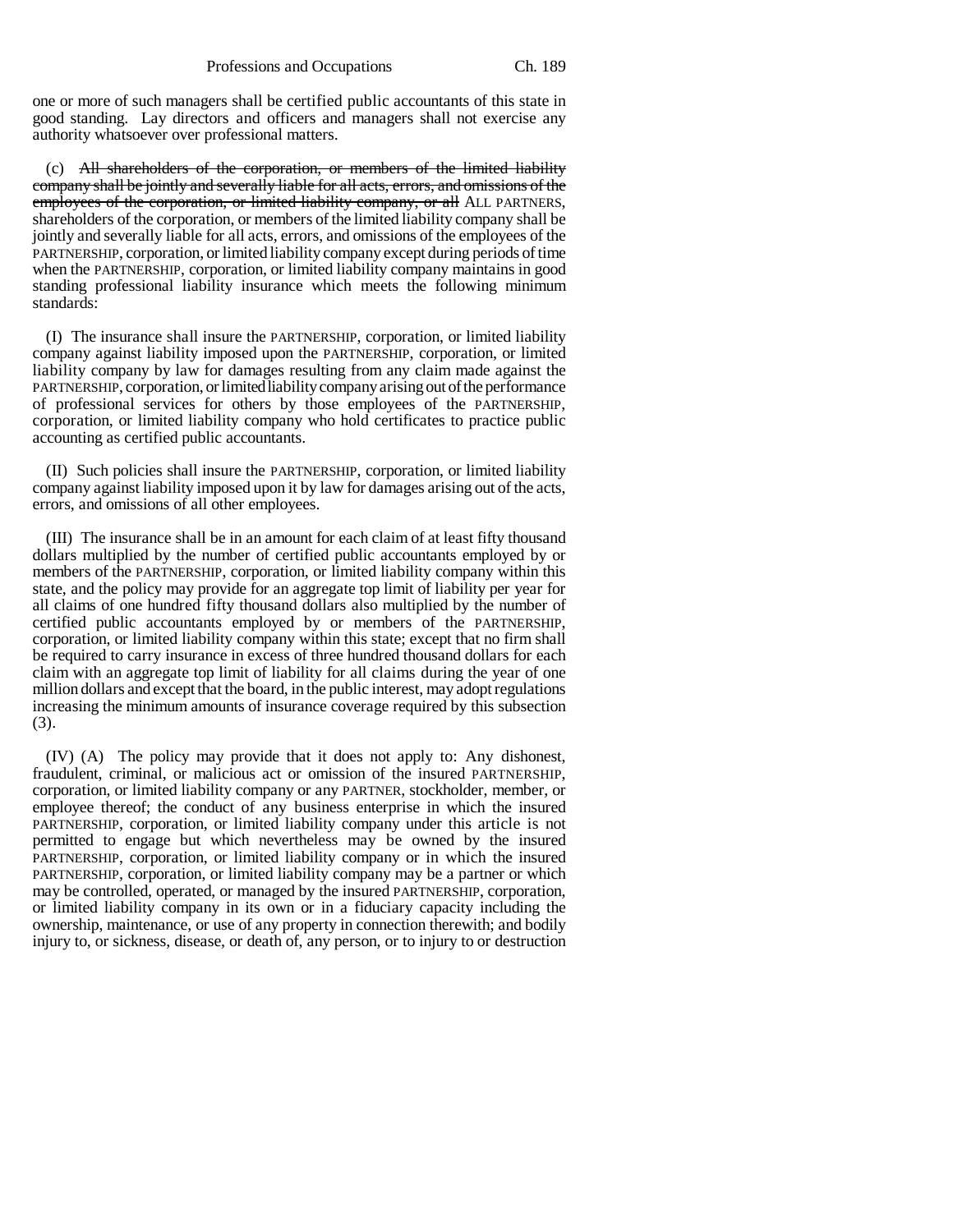#### Ch. 189 Professions and Occupations

of any tangible property, including the loss of use thereof.

(B) The policy may contain reasonable provisions with respect to policy periods, territory, claims, conditions, and other usual matters.

(d) A PARTNERSHIP NAME SHALL BE ENDED BY WORDS OR ABBREVIATIONS PERMITTED PURSUANT TO THE LAW UNDER WHICH THE PARTNERSHIP IS ORGANIZED. The corporate name shall be ended by the word "Corporation" or "Incorporated" or by the words "Professional Corporation" or by the abbreviations "Corp.", "Inc.", or "P.C.". The name of any limited liability company shall be ended by the words "Limited Liability Company" or THE ABBREVIATION "LLC" OR the word limited may be abbreviated as "Ltd.", and the word company may be abbreviated as "Co.". An assumed or trade name may be used if it is not misleading and clearly indicates that the firm is engaged in providing accounting services.

(4) The PARTNERSHIP, corporation, or limited liability company may exercise the powers and privileges conferred upon PARTNERSHIPS, corporations, and limited liability companies by the laws of Colorado in furtherance of and subject to its PARTNERSHIP, corporate, or limited liability company purposes and may invest its funds in a manner not incompatible with the practice of public accounting as certified public accountants. Any stock purchased by the corporation, or membership interest purchased by the limited liability company OR PARTNERSHIP INTEREST PURCHASED BY THE PARTNERSHIP may be made out of capital as well as surplus without regard to the impairment of the PARTNERSHIP CAPITAL, corporation capital, or limited liability company capital.

(5) The PARTNERSHIP, corporation, or limited liability company shall do nothing in this state which, if done by a person who holds a certificate as a certified public accountant within this state and employed by it, would violate the provisions of this article. Any violation by the PARTNERSHIP, corporation, or limited liability company of this article shall be grounds for the board to revoke or suspend its registration.

(6) Nothing in this section shall diminish or change the obligation of each person who holds a certificate of certified public accountant employed by the PARTNERSHIP, corporation, or limited liability company within this state to conduct such person's practice in accordance with the provisions of this article. Any person who holds a certificate to practice public accounting as a certified public accountant who, by act or omission, causes the PARTNERSHIP, corporation, or limited liability company to act or fail to act in a way which violates this article is personally responsible for such act or omission and subject to discipline therefor.

(7) Foreign PARTNERSHIPS, corporations, or limited liability companies may engage in the practice of public accounting in this state as certified public accountants so long as their ORGANIZING DOCUMENTS, articles of incorporation, or articles of organization provide that such PARTNERSHIP, corporation, or limited liability company is organized solely for the purpose of practicing accountancy and such other activities as may from time to time be specifically found by the board to be activities suitable and proper to be performed by certified public accountants and comply with and meet the requirements of subsection (3) of this section.

(8) Except as provided in this section, PARTNERSHIPS, professional corporations,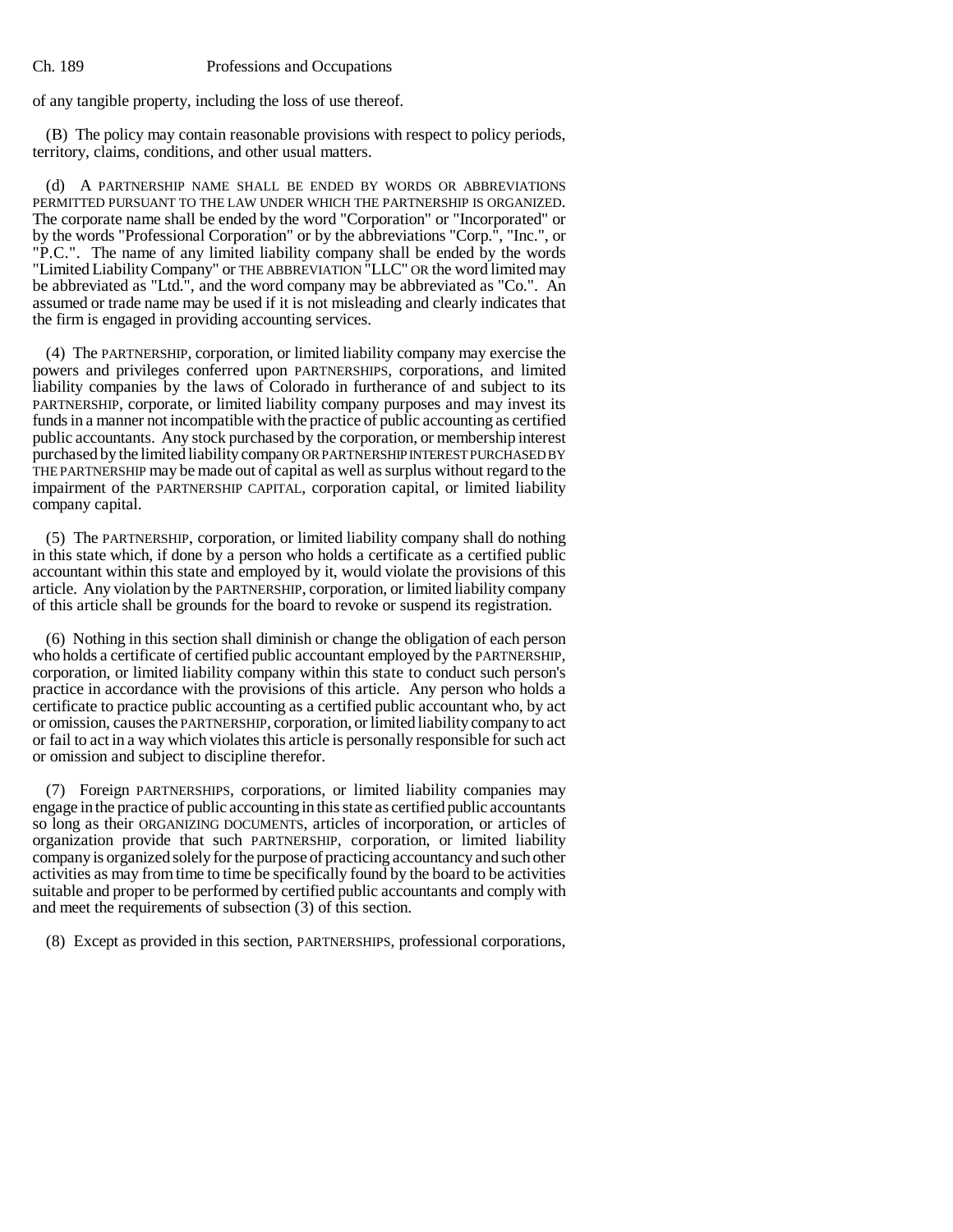and limited liability companies shall not practice public accounting as certified public accountants.

(9) Nothing in this section shall modify the accountant-client privilege specified in section 13-90-107 (1) (f), C.R.S.

(10) When any law of this state or any rule or regulation of any agency or other authority established under the constitution or laws of this state requires or authorizes any audit, financial report, or statement to be made, approved, or certified by a certified public accountant, such audit, report, or statement may be made, approved, or certified by a PARTNERSHIP, professional corporation, or limited liability company registered in this state.

**SECTION 2.** 12-2-120 (2), (5), (6) (a), and (6) (b), Colorado Revised Statutes, 1991 Repl. Vol., are amended to read:

**12-2-120. Unlawful acts.** (2) No partnership, or professional corporation, OR LIMITED LIABILITY COMPANY shall assume or use the title or designation "certified public accountants" or the abbreviation "C.P.A.'s", or any other title, designation, words, letters, abbreviation, sign, card, or device tending to indicate that such partnership, or professional corporation, OR LIMITED LIABILITY COMPANY is composed of certified public accountants unless such partnership,  $\sigma$ r professional corporation, OR LIMITED LIABILITY COMPANY is registered as a partnership,  $\sigma$ r professional corporation, OR LIMITED LIABILITY COMPANY of certified public accountants under section 12-2-117.

(5) Except as provided in sections 12-2-115 and 12-2-117 (2) (b), no person, partnership, or professional corporation, OR LIMITED LIABILITY COMPANY shall assume or use any title or designation using the word certified, registered, chartered, enrolled, licensed, independent, or approved in conjunction with the word accountant or auditor or any abbreviation thereof or any title, designation, or abbreviation likely to be confused with certified public accountant or the abbreviation "C.P.A.".

 $(6)$  (a) (I) No person, partnership,  $\sigma$ r professional corporation, OR LIMITED LIABILITY COMPANY shall issue, author, or publish any opinion or certificate relating to any accounting or financial statement if such opinion or certificate utilizes any title or designation, the use of which is prohibited by law.

(II) No person, partnership, or professional corporation, OR LIMITED LIABILITY COMPANY shall, without an active certificate of certified public accountant or a valid registration:

(A) As an independent auditor, make or conduct an investigation, examination, or audit of the financial statements or supporting records of any person, organization, or corporation, to determine the accuracy or fairness with which they present the financial position, changes in financial position, or financial results of operations of such person, organization, or corporation;

(B) Attest or express an opinion, as an independent auditor, as to the financial position, changes in financial position, or financial results of the operation of any person, organization, or corporation, or as to the accuracy or reliability of any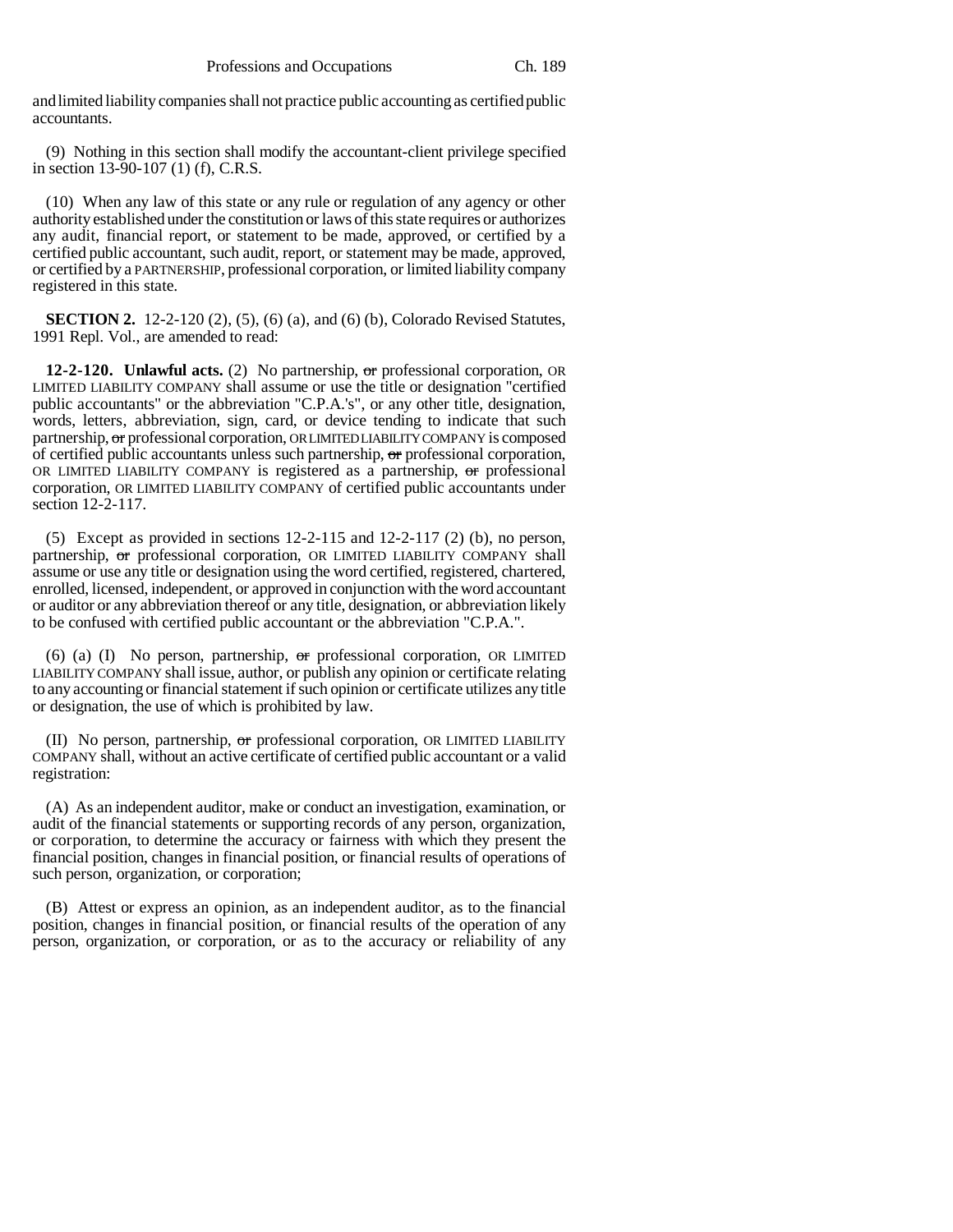financial information contained in any such accounting or financial statement.

(b) The provisions of paragraph (a) of this subsection (6) shall not prohibit any officer or employee of a corporation, partner or employee of a partnership, MEMBER OR EMPLOYEE OF A LIMITED LIABILITY COMPANY, or individual or employee of an individual from:

(I) Making or conducting such investigation, examination, or audit; or

(II) Issuing or authoring any such opinion or certificate utilizing any wording designating the position, title, or office which he holds relating to any statement or report in reference to the financial affairs of such corporation, partnership, LIMITED LIABILITY COMPANY, or individual.

**SECTION 3.** 12-2-121 (1), Colorado Revised Statutes, 1991 Repl. Vol., is amended to read:

**12-2-121. Exceptions - acts not prohibited.** (1) Nothing in this article shall prohibit any person not a certified public accountant from serving as an employee of or an assistant to a certified public accountant holding an active certificate or serving as an employee or assistant of a validly registered partnership, or professional corporation, OR LIMITED LIABILITY COMPANY composed of certified public accountants. Such employee or assistant shall not issue any accounting or financial statement over his name.

**SECTION 4.** 12-2-123 (1) (r), Colorado Revised Statutes, 1991 Repl. Vol., is amended to read:

**12-2-123. Grounds for disciplinary action - administrative penalties.** (1) After notice and hearing as provided in section 12-2-125, the board may deny the issuance of, refuse to renew, revoke, or suspend any certificate of a certified public accountant issued under this article or any prior law of this state or may fine, censure, issue a letter of admonition to or place on probation the holder of any certificate and impose other conditions or limitations for any of the following causes:

 $(r)$  Failure of a partnership,  $\sigma r$  professional corporation, OR LIMITED LIABILITY COMPANY to register with the board pursuant to section 12-2-117 and to renew such registration once every three years as prescribed by the board.

**SECTION 5.** 12-2-124, Colorado Revised Statutes, 1991 Repl. Vol., is amended to read:

**12-2-124. Revocation or suspension of partnership, professional corporation, or limited liability company registration.** (1) After notice and hearing as provided in section 12-2-125, the board shall revoke the registration of a partnership,  $\sigma$ professional corporation, OR LIMITED LIABILITY COMPANY if, at the time of such hearing, the partnership, or professional corporation, OR LIMITED LIABILITY COMPANY does not have all the qualifications prescribed by the section of this article under which it qualified for registration.

(2) After notice and hearing as provided in section 12-2-125, the board may revoke